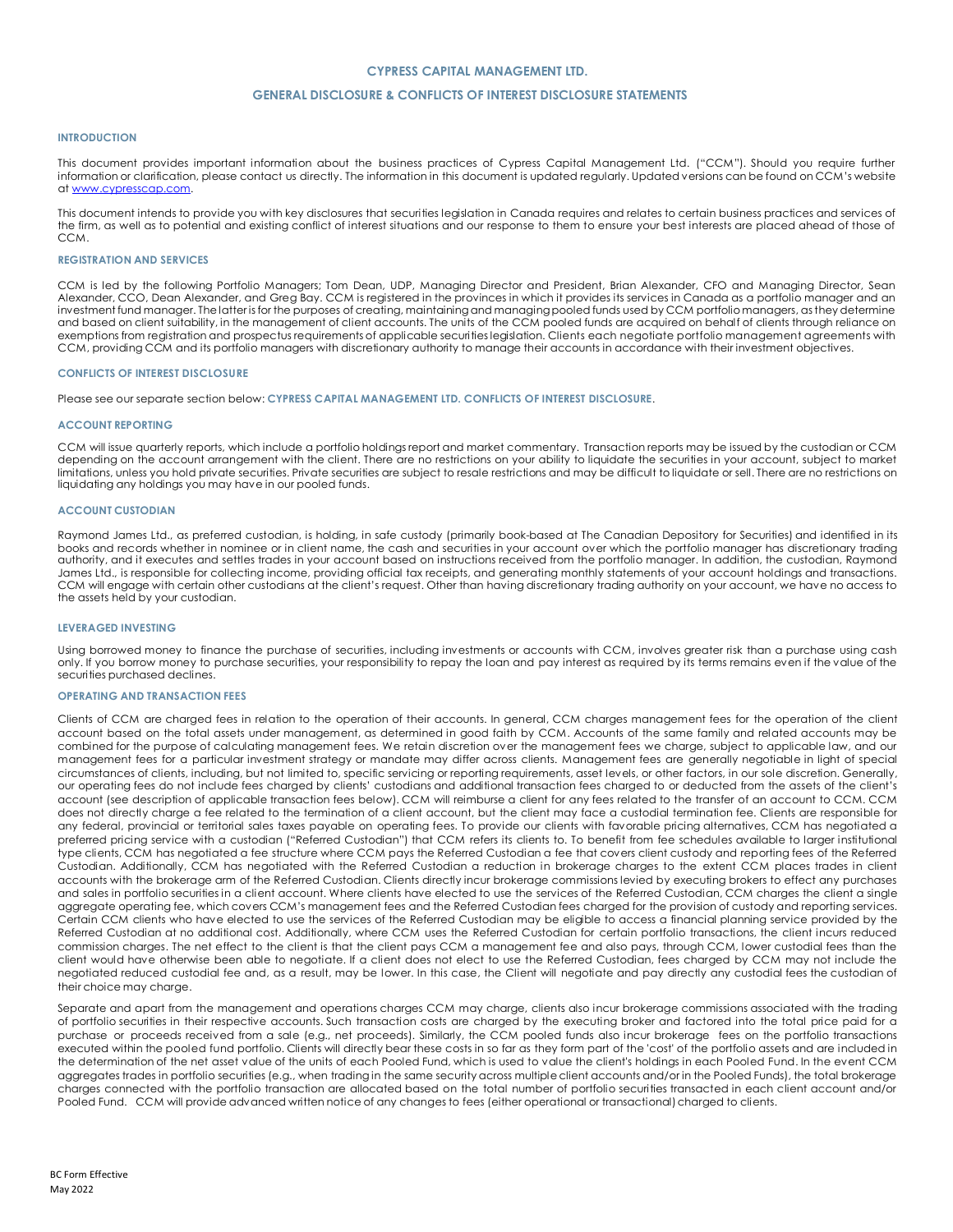Overall fees and expenses reduce the overall return of a client account. The following table illustrates how various fee and expense rates effect the value of a client account over time. The table assumes a client account that starts with \$10,000 and has a gross (before fees and expenses) return of 7% per year.

|         | Fees and Expenses per annum |        |         |        |
|---------|-----------------------------|--------|---------|--------|
|         | None                        | 0.5%   | $1.0\%$ | 2.0%   |
|         |                             |        |         |        |
| Start   | 10,000                      | 10,000 | 10,000  | 10,000 |
|         |                             |        |         |        |
| Year 5  | 14,026                      | 13,701 | 13,382  | 12,763 |
|         |                             |        |         |        |
| Year 10 | 19.672                      | 18.771 | 17.908  | 16.289 |

## **TRAILING COMMISSIONS**

CCM may receive a trailing commission on various mutual funds, trust units, and limited partnership securities held by the client. Where CCM receives a trailing commission on such securities held by the client, these fees will be disclosed in the annual report on charges and other compensation.

#### **PROXY VOTING**

CCM typically votes all proxies in accordance with recommendations from ISS Voting Analytics ("ISS") when the recommendation provided is a vote for management. When ISS recommends a vote against management, Portfolio Managers review the recommendation and decide whether or not the vote against would be in the best interest of clients and then act accordingly. Our proxy voting guidelines set forth general guidelines for voting proxies; however, Portfolio Managers retain discretion to vote proxies on a case-by-case basis taking into account all relevant circumstances applicable to each client. CCM documents reasons for voting proxies contrary to the recommendations of ISS. CCM refrains from voting conflicted securities (CCM's restricted list). For securities held by both specific clients who are classified as insiders and elsewhere within the firm, Portfolio Managers will review the information regarding the vote and may vote in different directions for the shares of insider clients and the shares held throughout the rest of the firm. Information on how client securities were voted is made available upon request to clients, or as outlined in the investment management agreement.

## **TRADE CONFIRMATIONS**

In general, CCM does not provide trade confirmations. Clients may request them or can view account activity through the online portal. A client's new account custodial documentation will set out how clients can receive trade confirmations from the custodian.

#### **BENCHMARKS**

A benchmark is a standard against which the performance of a client's portfolio can be measured. For example, client portfolios can be measured against a broad market index, such as the S&P/TSX Composite Index, in order to determine relative performance over a specified period of time. Benchmarks, however, are only relevant if they are consistently applied over time and the composition of the benchmark is representative of that of the client's portfolio. CCM currently providesthe broad market returns of the S&P/TSX Composite, S&P 500 and MSCI EAFE with client annual performance reports to use as performance benchmarks. These broad market returns are best used by clients as a guide, rather than a proxy, for measuring the effectiveness of the Portfolio Managers' active management of assets, in the form of stock selection and sector allocation. Clients are encouraged to speak with their Portfolio Manager in order to learn more about the construction and appropriate use of benchmarks.

## **PROTECTION OF CLIENT'S PRIVACY**

CCM is committed to protecting clients' personal privacy under the Canadian federal and provincial privacy legislation. CCM limits the collection of personal information to that which is permitted by law and which is necessary to provide investment services in accordance with the Inv estment Management Agreement. In support of its commitment to clients' personal privacy, CCM has adopted the privacy principles and procedures set out in the Privacy Policy. The Privacy Policy describes why and how CCM collects personal information, how it will use the personal information collected and to whom personal information is disclosed. It also sets out the client's rights with respect to the personal information obtained by CCM about the client.

There may be specific situations where CCM will disclose personal information to third parties in order to provide effective and efficient services to the client. For example, personal information may be disclosed to service providers such as data processors and record keepers that provide other goods and services to investment managers, and/or intermediaries such as trustees and custodians. CCM will only disclose to such third parties the personal information of the client that these service providers require in order to fulfill their service obligations to CCM. If CCM ever desires to use the personal information collected from the client for other purposes, or for a use not previously disclosed, CCM will inform the client and seek consent for any such new use or collection. CCM and/or its third-party services providers may engage service providers outside of Canada. CCM may also disclose personal information to the trusted contact person, if any, you have given us contact information for. We would only disclose to such trusted contact person the personal information they may require to respond to our questions about the following:

- If we are concerned about possible financial exploitation
- If we are concerned about your ability to make financial decisions
- The name and contact details of your legal representative, if any
- Your contact information

CCM has designated a Privacy Officer to ensure compliance with the principles described in the Privacy Policy and to respond to concerns or questions about privacy and confidentiality.

To discuss or ask questions relating to privacy and confidentiality, or to request a copy of the Privacy Code, please contact the Privacy Officer at CCM's office.

## **CIRCUMSTANCES UNDER WHICH WE MAY PLACE A HOLD ON AN ACCOUNT**

If CCM reasonably believes at any time that a third party is financially exploiting a client or attempting to do so, CCM may put a temporary hold on the client's account for not more than 30 days. If CCM does place a temporary hold on the client's account, CCM will notify the client as soon as possible, documenting the facts and reasons for the decision. If the situation has not been resolved, CCM may continue to extend the 30-day hold period and again notify the client each time it extends the hold.

### For the purpose of this section:

• "financial exploitation" means a person or company using undue influence, unlawful conduct, or other wrongful act to use or control or deprive a vulnerable client of the use or control of the vulnerable client's financial asset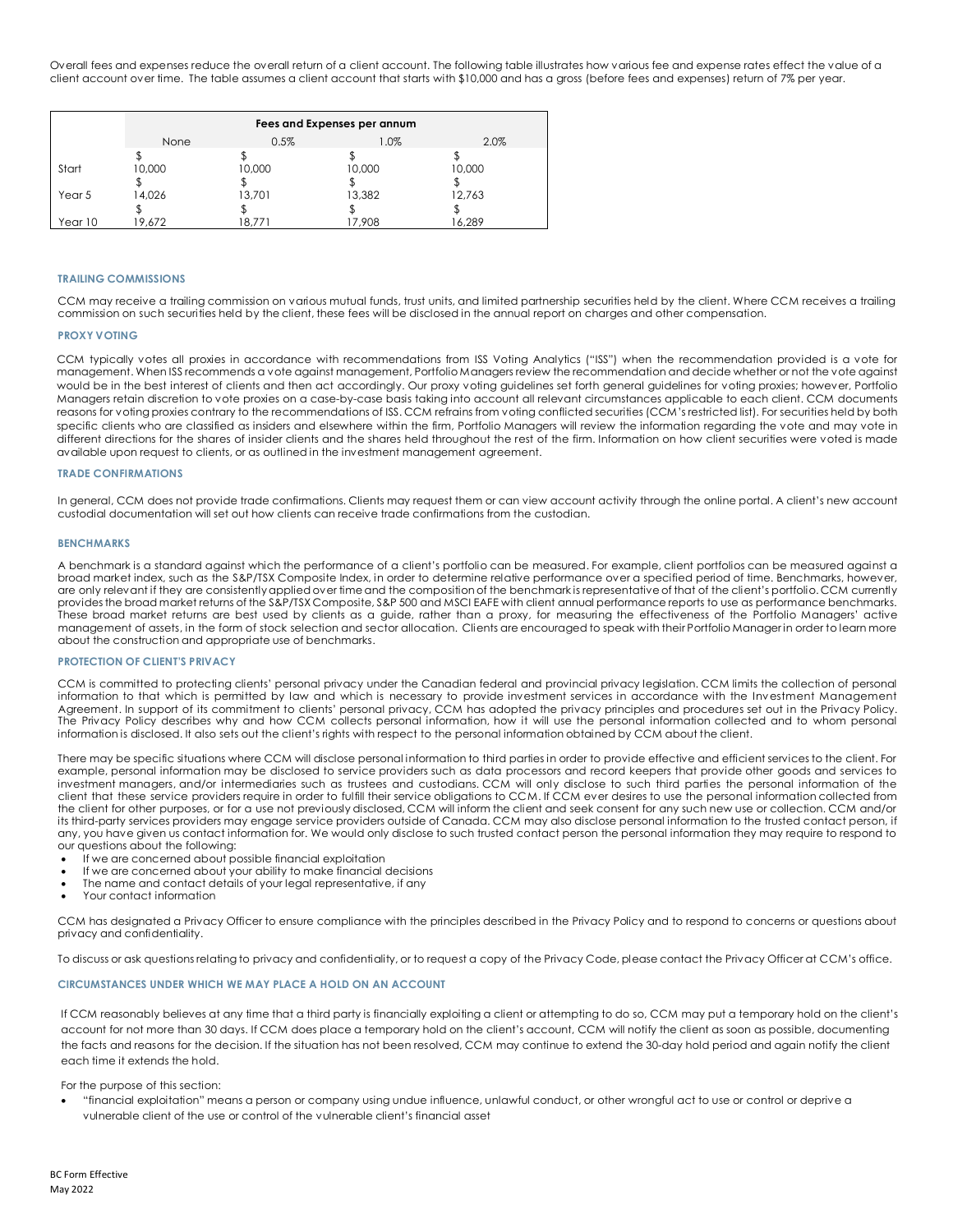• "temporary hold" means placing a hold on the purchase or sale of a security or the withdrawal or transfer of cash or securities from a vulnerable client's account

## **COMPLAINTS**

CCM is committed to protecting clients' best interests. All complaints about our services or products may be made directly to the Portfolio Manager or escalated to the CCO. When submitting a complaint, tell us what went wrong, when it happened and your expectations for resolution. CCM will acknowledge your complaint in writing, typically within five business days of receiving your complaint, and may ask you to provide additional information to help us resolve your complaint. We will normally provide our decision in writing, within 90 days, including a summary of the complaint, the investigation results, and our decisions and reasoning. If we cannot provide you with our decision within 90 days, we will inform you, explain why, and give you a timeline.

If you are not satisfied with our decision, you are eligible for the free and independent Ombudsman for Banking Services and Investments ("OBSI") dispute resolution service. OBSI can recommend compensation of up to \$350,000. OBSI's service is available to clients of our firm. This does not restrict your ability to take a complaint to a dispute resolution service of your choosing at your own expense or bring an action in court. You have the right to use OBSI's services if: your complaint relates to a trading or advising activity of our firm or by one of our representatives, you brought your complaint to us within six years from the time that you first knew, or ought to have known, about the event that caused the complaint, and you file your complaint with OBSI according to its time limits. Time limits apply. If we do not provide you with our decision within 90 days, you can take your complaint to OBSI any time after the 90-day period has ended. If you are not satisfied with our decision, you have up to 180 days after we provide you with our decision to take your complaint to OBSI.

To file a complaint with OBSI, contact <u>omudsman@obsi.ca</u> or 1-888-451-4519. OBSI works confidentially and in an informal manner. OBSI's recommendations are not binding on you or us. OBSI can recommend compensation of up to \$350,000 and if you agree with their recommendation, you agree to that limit. If you want to recover more than \$350,000, you may want to consider another option, such as legal action, to resolve your complaint. For more information about OBSI, visit [www.obsi.ca.](http://www.obsi.ca/)

#### **RISKS WHEN MAKING AN INVESTMENT DECISION**

All investments carry an element of risk, dependent on a number of factors. A client's portfolio at CCM is made up of many different individual investments, primarily consisting of a mix of equity, fixed income and cash holdings, based on overall investment objectives. The value of these investments can change from day to day due to many variables, including changes in economic conditions, changes in interest rates, changes in currency value, political events, broad market sentiment shifts, and specific company news. The volatility of securities markets can be extreme over the near term, with prices rising and falling significantly over a short period of time. Typically, a higher equity weighting in a portfolio will expose an investor to greater short-term volatility. Over longer time periods, the volatility of securities markets is more muted as short-term losses and gains tend to offset each other. Portfolio Managers assess individual holdings within a client's portfolio based on the probability of the investment causing its owner a loss of capital or purchasing power over the expected, as per the investment mandate, holding period, not based on the potential exposure to short-term volatility.

Investments with CCM come with no guarantees. CCM does not guarantee that the full amount of your original investment in your portfolio will be returned to you. Unlike bank accounts, your investments at CCM are not covered by the Canada Deposit Insurance Corporation ("CDIC") or any other government deposit insurer. However, CCM is required to determine that any investment action we take on your behalf is suitable for you and puts your interest first.

The pooled funds may enter into currency forward contracts with one or more counterparties, making the pooled fund(s) exposed to the credit risk associated with the counterparty. Investors of the pooled funds have no recourse or rights against the assets of the counterparty or any affiliate thereof in respect of the contracts in respect of any payments due to the pooled funds. A currency forward contract is a derivative contract between two parties, where the value of the contract is derived from the underlying currency. It is not a direct investment in the underlying currency itself. It may be useful to hedge against losses, making indirect investments or gaining exposure to the currency. There are risks associated with the use of derivative contracts, which include the following: there is no guarantee that hedging will be effective; the other party to the contract may not be able to honour its obligations under the contract; where monies have been deposited with a counterparty and that counterparty goes bankrupt, the fund may lose that deposit; depending on market conditions, some exchange traded contracts may lose liquidity at the time we try to complete the contract, affecting the value of the investment and obligations of the fund; and foreign governments may impose currency exchange restrictions that may impact the value of the currency and thus the contract or may impact the liquidity of the contract and/or currency.

## **CYPRESS CAPITAL MANAGEMENT LTD. CONFLICTS OF INTEREST DISCLOSURE**

#### **CONFLICTS OF INTEREST DISCLOSURE STATEMENT**

In this Statement, when you see the terms **we**, **us** or **our**, or CCM, these all refer to Cypress Capital Management Ltd.

## **WHAT IS A CONFLICT OF INTEREST?**

A conflict of interest is any situation where our interests are inconsistent with yours. For example:

- We or our employees may be influenced to put our interests ahead of yours.
- Your trust in CCM or our employees may be compromised, because of either (i) monetary or non-monetary benefits that are available to us or our employees or (ii) potential detriments to which we or our employees may be subject.
- There are differing interests among our clients, which may result in preferential treatment for some in the operation and management of their accounts.

A conflict of interest is material if it can reasonably be expected to affect your decisions, or our decisions or recommendations, including those of our employees.

#### **HOW DO WE HANDLE MATERIAL CONFLICTS OF INTEREST?**

We identify them

- We address them in your best interest, by managing them or avoiding them
- We disclose them to you

#### *IDENTIFYING MATERIAL CONFLICTS OF INTEREST*

We have policies and procedures in place to identify existing and reasonably foreseeable material conflicts of interest in a timely way. Our policies and procedures also require our employees to identify existing and reasonably foreseeable material conflicts and report them to us promptly. Once we have identified a conflict, we decide whether it is material and what the impact on our clients might be. Compliance with regulations and our internal policies and procedures is monitored at all levels with guidance from our parent company, AGF Investments Inc ("AGFI"). Conflict of interest situations are escalated and reported as required to our Board of Directors, the regulators, and/or clients. In all cases, clients' interests are always placed ahead of any of our interests and material conflicts of interest are resolved in the best interest of clients.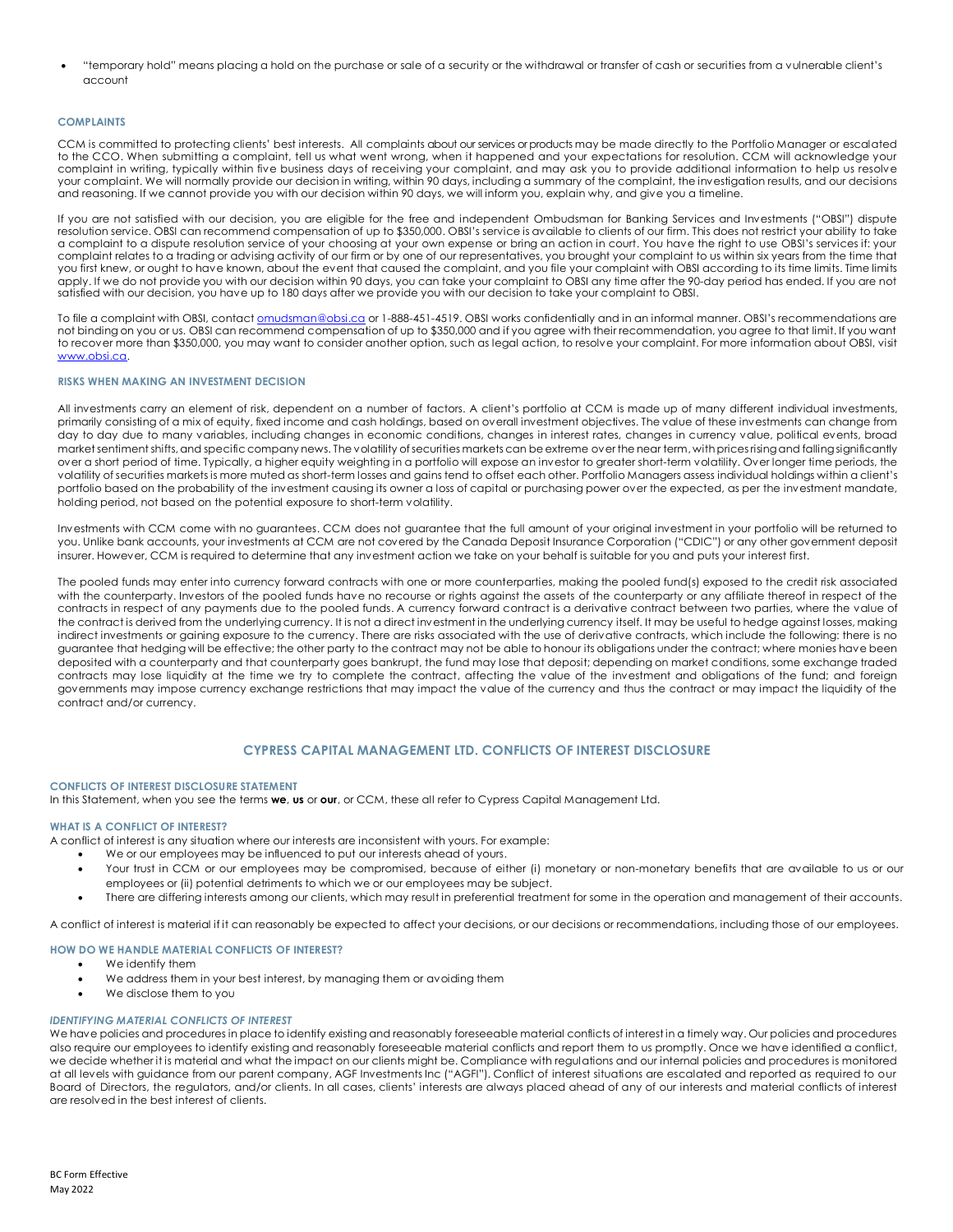#### *ADDRESSING MATERIAL CONFLICTS OF INTEREST IN YOUR BEST INTEREST*

When we have assessed that a conflict as material and what its impact might be, we address it in your best interest. If we cannot address it in your best interest, we avoid it altogether. This disclosure document sets out material conflicts we have determined as being able to be addressed in your best interest.

## **1. CONFLICTS ARISING FROM RELATIONSHIPS**

When we have relationships with third parties, you may question how those relationships impact our relationship with you, particularly if the third party is related to us in some way. The next few sections explain the various relationships or connections we have and how we address any material conflicts that arise from them.

### **RELATED REGISTRANTS**

CCM is wholly owned by AGFI, which is in turn wholly owned by AGF Management Limited ("AGF"). AGF's Class B Non-Voting shares are listed on the Toronto Stock Exchange (ticker: AGF.B).

AGF also owns, directly or indirectly, or has a commercial interest in, a number of other registered and non-registered firms ("registrants"). Some of our directors and officers are also directors and officers of these registrants. These individuals are listed in Schedule A to this disclosure document. Consequently, we are also related to or associated with those registrants, and we share supporting services like compliance, accounting, and legal with some of them. A list of these Canadian related registrants is also in Schedule A. CCM has arrangements with AGF and/or AGFI in respect of the sharing of certain non-advisory support services, such as compliance, legal, finance and accounting.

Those related registrants manage various funds, and as a result, those funds are related or connected issuers of CCM.

### **RELATED, CONNECTED, AND ASSOCIATED ISSUERS**

## *RELATED AND CONNECTED ISSUERS*

AGFI manages listed mutual funds and private pooled funds. AGFI also manages listed Canadian exchange-traded funds. We provide portfolio management services to the AGFI mutual funds. AGF also wholly owns AGF Investments LLC, a Boston based US SEC registered adviser that has a series of US listed exchangetraded funds (AGFiQ ETFs).

The list of AGFI mutual funds and Canadian ETFs is included in Schedule B and the list of other related, connected, or associated pooled funds and commingled investment products is attached as Schedule C. For a list of AGFiQ ETFs, please refer to the [www.agf.com](http://www.agf.com/) website.

As a result of an equity stake held by AGF, we are also related to another registered entity, Priviti Capital Corporation.

#### *CONNECTED ISSUERS*

Some of our portfolio managers hold positions as directors to connected issuers. They may be personally compensated for those positions and those issuers are responsible for disclosing their director compensation. Those portfolio managers may also hold securities in the connected issuers as a requirement for being a director or advisor.

The connected issuers and their directors are listed in Schedule A.

In addition, some of our portfolio managers may personally trade in or own, directly or indirectly, securities of these related, connected, or associated issuers. To the extent that they are insiders, they are responsible for filing the necessary insider reports.

#### *CCM POOLED FUNDS*

We have created pooled funds that are available only to our clients and are not available to the public. A list of the pooled funds is in Schedule C. The funds are known as "proprietary products".

We act as the investment fund manager to the funds, which means that we are responsible for managing them, including making investment decisions. Most client accounts hold individual securities rather than having their investments in the pooled funds, but we use the pooled funds strategically and to provide clients with diversity. In those cases, the portfolio manager has determined that it is in the client's best interest to do so, and the client is aware of and has approved the investment policy statement.

Potential conflicts arise as a result of the above relationships. We address the potential conflicts as follows:

- We and the related registrants are separate legal entities and carry on our respective businesses independently.
- We place the securities of AGF and other potentially conflicted securities on a restricted list. That means that we do not allow our portfolio managers to purchase their securities for our clients. In some cases, our clients already own those securities before they open an account with us. In that situation, we will simply hold those securities in the client's account until they instruct us to sell them. When so instructed, we will do so as soon as practicable and without advice to the client or considering whether the sale can be executed at the best price.
- CCM has no direct involvement with our AGF related associated issuers, nor do they with us, while some of our directors and/or managers may be on the senior executive management team of AGF.
- We will not act as an adviser in respect of any securities issued by our related, connected, and associated issuers. To the extent our portfolio managers are considered insiders of these issuers, it is their responsibility to file all insider reports and required disclosures. However, if it would be in your best interest and in accordance with your investment policy statement, our portfolio managers may purchase the securities of related, connected, or associated issuers that are mutual funds, pooled funds, or other commingled investment products or entities. A list of these issuers is in Schedule C to this disclosure document.
- We do not use any related registrants for trade execution services.
- We require our directors, officers, portfolio managers, and other registered individuals to sign a quarterly conflict attestation.
- We have policies and procedures in place to safeguard material, non-public information that our portfolio managers who are insiders may have access to.

## **2. CONFLICTS ARISING FROM EMPLOYEE CONDUCT**

#### *OUTSIDE ACTIVITIES*

Outside activities can create conflicts if employees find themselves in a position to put their interests ahead of those of their clients. We address those potential conflicts by requiring our registered and permitted individuals to disclose to us all reportable outside activities, which we in turn disclose to the regulators. Our employees also require our prior approval before they can take on those activities. Those include the following, whether paid or not: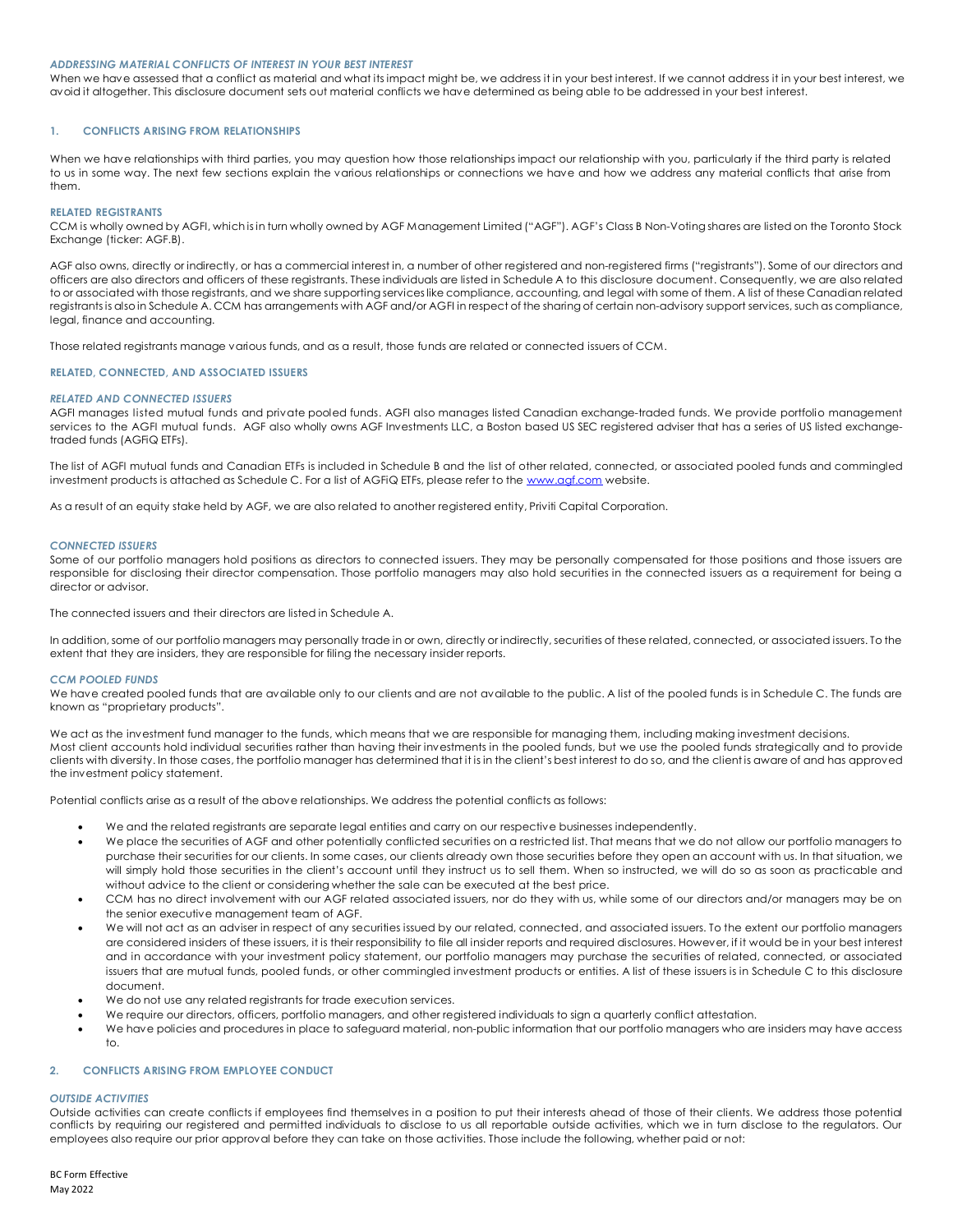- Activities with other registered firms
- Activities with entities that receive compensation from registered firms
- Securities-related activities outside of their employment with us
- Financial or financial-related services, for example, mortgage brokers, insurance agents, and financial planners
- Positions of influence, for example, religious leaders, lawyers, and doctors

#### *PERSONAL TRADING*

Conflicts could arise if employees traded in a security before we trade it in client accounts, and they potentially receive a better price than the client accounts. We address this potential conflict with strict policies and procedures and a Code of Ethics that defines the high standard of business conduct we pride ourselves on in meeting our fiduciary duty to clients. Our policies require employees to have our approval prior to opening accounts for themselves or their immediate family members. Generally, approval is given to invest in our pooled funds or in exchange-traded funds. We record and review their monthly statements to ensure employees are complying with our policies and procedures.

#### *GIFTS*

Receiving gifts or non-monetary benefits may result in some clients being preferred over others. Our policies do not allow the receipt of gifts or other benefit beyond a value of \$250 without approval from the Chief Compliance Officer ("CCO") and we keep and review records to ensure the policies are adhered to.

### *CHARITABLE CONTRIBUTIONS*

Contributions to charitable organizations may result in the appearance of bias or conflict. Occasionally, we are asked to sponsor a charity event or clients may ask us to donate to a specific charity. If we agree, the amount is usually insignificant (not more than \$1,000).

### **3. CONFLICTS ARISING FROM COMPENSATION**

There are various types of compensation that could lead to conflicts:

### *COMPENSATION TIED TO FEES*

Because we make money based on the size of your account, there may be an incentive for us to encourage you to invest more money (or to fund cash needs from other sources) to maintain or increase your account size (and, therefore, our fees). Because we receive higher fees from larger accounts, there may also be an incentive to favour larger accounts over smaller ones.

### *PERFORMANCE FEES*

Employees may allocate favourable investments to accounts that pay performance fees.

### *UNFAIR ALLOCATION OF FEES AND EXPENSES*

Fees and expenses may not be allocated as agreed or some of the pooled funds may pay or absorb fees that should be distributed among other funds.

#### *SOFT DOLLARS*

We or our employees may receive non-monetary benefits ("soft dollars") for directing brokerage transactions to a particular broker.

We address those conflicts in the following ways:

- We strive to remove systemic bias between high-value and smaller accounts. We rely on our policies and Code of Ethics to guide us on fair allocation among accounts and aligning investments with client objectives.
- Apart from bonuses paid to long-term employees, including non-registered employees, we do not offer incentive compensation based on revenues.
- Performance fees are paid only on institutional accounts, all of which are permitted clients. No performance fees are paid on private client accounts.
- There are no fund management fees. Each pooled fund pays its own expenses; as there are no shared services, there is no need to allocate expenses proportionately to the funds.
- We avoid soft dollars by requiring our portfolio managers to direct trades only in exchange for order execution services. We minimize the risk of our policies being breached by using a short list of approved brokers.

## **4. CONFLICTS ARISING FROM HANDLING CLIENT ACCOUNTS**

#### *BEST EXECUTION*

Best execution is defined as the most advantageous execution terms reasonably available under the circumstances. This includes such factors as price, speed of execution, certainty of execution and the overall cost of the transaction. A conflict may arise if a portfolio manager does not ensure that a client or a fund will receive best execution, perhaps by directing a trade for personal advantage. We address this conflict by requiring our portfolio managers to direct trades only to brokers on the approved list.

## *FAIR ALLOCATION OF OPPORTUNITIES*

There may be instances where we cannot facilitate the investment requests of two or more clients at the same time, for instance, where two or more clients each wish to subscribe for an issue that is insufficient in amount to accommodate all clients. To fairly allocate investment opportunities among our clients, we will, as far as possible, allocate such purchases or sales in proportion to the proposed transactions, taking into consideration any minimum security transaction size necessary to justify the transaction. Where it is impossible to ensure complete fairness, we make every effort to ensure that those clients who were unable to participate will be given first consideration at the next suitable opportunity.

We generally allocate trades before executing the trade with the broker. Once the order has been executed, the price and commission are pro-rated across all applicable accounts. When a block trade is filled in different lots and/or at different prices, we aggregate the lots and average the prices for the allocation. Block trades are typically held until an order is completed. In the event of a partial fill, where the trade is required to be processed before the entire order is filled, we will allocate the partial fill pro-rata to the accounts participatingin the block trade.

We use the following guidelines to determine which clients will participate in "hot issues" and initial public offerings ("IPOs"):

- For Institutional accounts, "hot issues" or IPOs are allocated to the accounts based on the account's relative size and mandate.<br>• For Retail accounts "hot issues" or IPOs are generally allocated to an appropriate pooled
- For Retail accounts, "hot issues" or IPOs are generally allocated to an appropriate pooled fund.

## *PROXY VOTING*

A material conflict could arise if the voting is for an entity in which we or one of our employees has a business arrangement. We address this potential conflict by using an independent proxyholder service. However, we may vote contrary to the proxyholder service's recommendations when we believe it is in the client's best interest to do so. We do not vote when it concerns a company on our restricted list. Also, some of our clients may be insiders. Our portfolio managers may vote in different directions for clients who are insiders and clients who are not.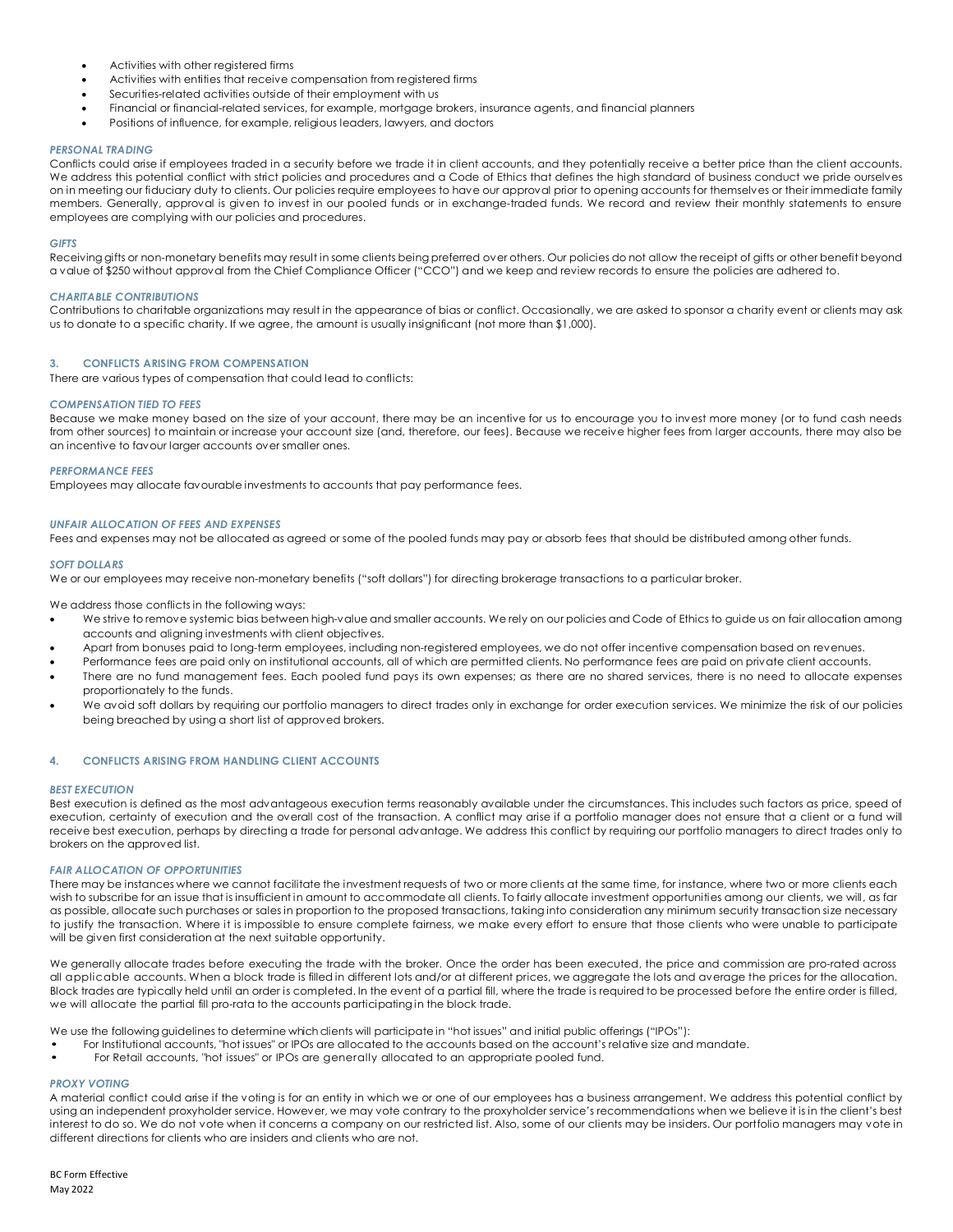## *TRADE ERRORS*

When a trade error occurs, there would be a conflict if the error were not corrected as soon as possible. Our policies require trade errors to be promptly reported to the CCO, the error resolved, and the client account made whole as soon as possible.

#### *CROSS TRADES*

It may be beneficial for trades to occur between client accounts rather than in the open market. This could result in the appearance of the trade not being independently priced or failing the best execution rule. We require the trade to be processed through a dealer at the midpoint between the bid and ask prices in the marketplace on which the security ordinarily trades, on the date of the cross. If a security is illiquid, we use our best efforts to ensure a fair price.

## **5. CONFLICTS ARISING FROM FUND MANAGEMENT**

#### *LIQUIDITY RISK*

Allowing some accounts to redeem their holdings in a fund when there is a risk that other accounts may not be able to redeem or the fund holds less liquid investments would be a conflict between client accounts. We address this conflict by ensuring that all funds hold investments that can be liquidated, although it may take longer to liquidate some investments than others.

### *NAV ERRORS*

If errors in the calculation of the net asset value ("NAV") of a fund are not corrected to balance the outcome fairly among client accounts, there would be a competing conflict between clients. We use an independent valuation agency to strike the NAV. If they make a material (over 0.5%) error, our administrator contacts them to resolve the error. All NAV adjustments are reported to the securities regulator as required.

#### *INTER-FUND TRADING*

The pooled funds may trade between themselves at prices or on terms less favourable than market prices or terms that are not equally beneficially to both funds. We address this potential conflict by generally not allowing inter-fund trading. However, there may be specific circumstances where it is warranted, and if any such a transaction occurred, it must comply with securities rules and regulations. Further, the price must be the midpoint between the bid and ask in the marketplace in which the security ordinarily trades, on the date of the trade.

## *VALUATIONS*

There are two potential conflict situations — one is where a fund's value is overstated to attract clients and the other is where private securities held by a fund are overvalued (resulting in a higher asset value and therefore higher fees) or the necessary due diligence to properly value the securities has not be carried out.

- We use an independent valuation agency to strike the net asset value of the funds. In addition, the funds are not available to the public, so there is no incentive to artificially inflate their value to attract new clients.
- The price of private securities is reviewed by the portfolio managers on each valuation date. We follow set procedures if the price changes, by completing the applicable forms and sending them to our valuation agency and the custodian. Where the price of a private security cannot be determined, we set the price at \$0.

## **SCHEDULE A**

**I. CCM Directors and/or Officers who are also Directors/Officers of related Canadian registrants:** 

| <b>Cypress Capital</b><br><b>Management Ltd.</b>         | Doherty &<br>Associates Ltd.                             | <b>AGF Investments Inc.</b>                                                                                       | <b>AGF Securities</b><br>(Canada) Limited                                                                                | Highstreet<br><b>Asset Management Inc.</b>                                          |
|----------------------------------------------------------|----------------------------------------------------------|-------------------------------------------------------------------------------------------------------------------|--------------------------------------------------------------------------------------------------------------------------|-------------------------------------------------------------------------------------|
| <b>Blake C. Goldring</b><br>Chairman, Officer & Director | <b>Blake C. Goldring</b><br>Chairman, Officer & Director | <b>Blake C. Goldring</b><br>Executive Chairman, Officer &<br><b>Director</b>                                      | <b>Blake C. Goldring</b><br>Chief Executive Officer.<br>President, Chairman &<br>Director, Ultimate<br>Designated Person | <b>Blake C. Goldring</b><br>Chairman & Director                                     |
| Judith G. Goldring<br><b>Director</b>                    | Judith G. Goldring<br>Director                           | Judith G. Goldrina<br>Director, President & Head of<br>Global Distribution                                        | Judith G. Goldring<br>Senior Vice President.<br>Corporate Secretary, Chief<br>Compliance Officer, Director<br>& Officer  | Judith G. Goldring<br>Director                                                      |
| Kevin McCreadie<br>Director                              | Kevin McCreadie<br>Director                              | Kevin McCreadie<br>Director, Chief Executive Officer<br>& Chief Investment Officer.<br>Ultimate Designated Person |                                                                                                                          | Kevin McCreadie<br>Vice Chairman, Officer & Director,<br>Ultimate Designated Person |
| <b>Mark Adams</b><br>Secretary                           | Mark Adams<br>Corporate Secretary                        | <b>Mark Adams</b><br>Chief Legal Officer & Corporate<br>Secretary                                                 |                                                                                                                          | <b>Mark Adams</b><br>Corporate Secretary                                            |
| Adrian Basaraba<br><b>Director</b>                       | Adrian Basaraba<br><b>Director</b>                       | Adrian Basaraba<br>Director, Officer, Senior Vice<br>President & Chief Financial<br>Officer                       | Adrian Basaraba<br>Director, Chief Financial<br>Officer                                                                  | Adrian Basaraba<br><b>Director</b>                                                  |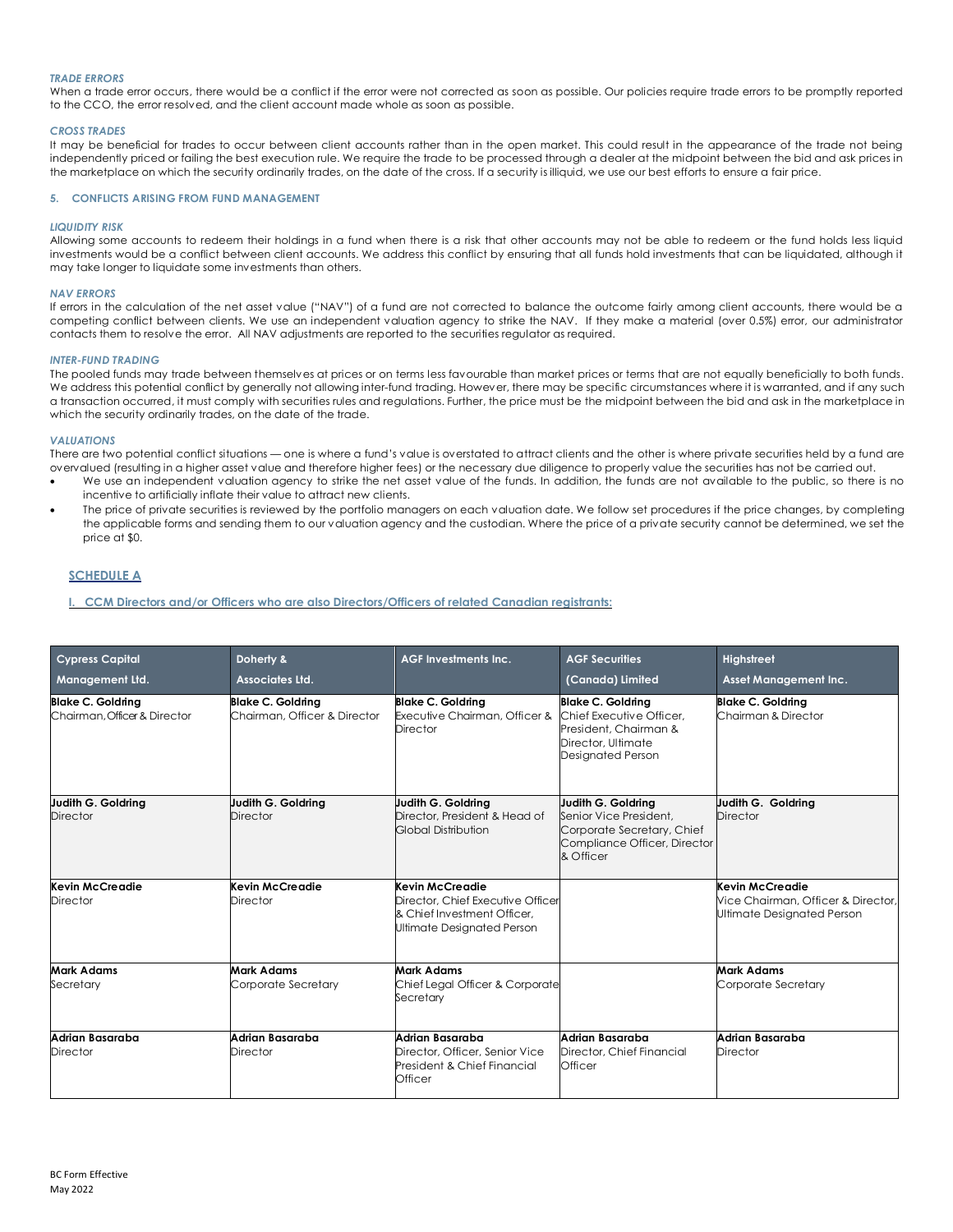## **II. CCM Portfolio Managers & connected issuers**

| <b>Gear Energy</b><br>Limited | <b>Broadview</b><br>Energy Ltd. | White Owl<br><b>Energy Services</b><br>Ltd. | <b>New Stratus</b><br>Energy |
|-------------------------------|---------------------------------|---------------------------------------------|------------------------------|
| Greg Bay                      | Greg Bay                        | Greg Bay                                    | Greg Bay                     |
| <b>Director</b>               | Director                        | <b>Director</b>                             | Director                     |

# **SCHEDULE B – RELATED REPORTING ISSUER**

### **AGF GROUP OF FUNDS**

## **EQUITY FUNDS**

#### *Canadian*

AGF Canadian Growth Equity Class\* AGF Canadian Small Cap Fund AGFiQ Canadian Dividend Income Fund AGFiQ North American Dividend Income Class\* AGFiQ North American Dividend Income Fund

## *Global/International*

AGF American Growth Class\* AGF American Growth Fund AGF China Focus Class\* AGF Emerging Markets Class\* AGF Emerging Markets Fund AGF European Equity Class\* AGF European Equity Fund AGF Global Dividend Class\* AGF Global Dividend Fund AGF Global Equity Class\* AGF Global Equity Fund AGF Global Select Fund AGF U.S. Small-Mid Cap Fund AGFiQ U.S. Sector Class\*

### *Specialty*

AGF Global Real Assets Class\* AGF Global Real Assets Fund AGF Global Sustainable Growth Equity Fund

## **BALANCED AND ASSET ALLOCATION FUNDS**

*Canadian* AGF Strategic Income Fund

## *Global/International*

AGF Equity Income Fund AGF Global Growth Balanced Fund AGF Global Sustainable Balanced Class\* AGF Global Sustainable Balanced Fund AGFiQ Global Balanced ETF Portfolio Fund AGFiQ Global Income ETF Portfolio Fund

## **FIXED INCOME FUNDS**

#### *Canadian*

AGF CanadianMoney Market Fund AGF Fixed Income Plus Class\* AGF Fixed Income Plus Fund AGF Short-TermIncome Class\*

#### *Global/International*

AGF Emerging Markets Bond Fund AGF Floating Rate Income Fund AGF Global Convertible Bond Fund AGF Global Corporate Bond Fund AGF Total Return Bond Class\* AGF Total Return Bond Fund

## **MANAGED SOLUTIONS**

## *AGF Elements® Portfolios*

AGF Elements Balanced Portfolio AGF Elements Conservative Portfolio AGF Elements Global Portfolio AGF Elements Growth Portfolio AGF Elements Yield Portfolio

### *AGF Elements® Portfolio Classes*

AGF Elements Balanced Portfolio Class\* AGF Elements Conservative Portfolio Class\* AGF Elements Global Portfolio Class\* AGF Elements Growth Portfolio Class\* AGF Elements Yield Portfolio Class\*

#### **EXCHANGE TRADED FUNDS**

AGF Global Opportunities Bond ETF AGF Global Sustainable Growth Equity ETF AGFiQ Canadian Equity ETF AGFiQ Emerging Markets Equity ETF AGFiQ Global ESG Factors ETF AGFiQ Global Infrastructure ETF AGFiQ Global Multi-Sector Bond ETF AGFiQ International Equity ETF AGFiQ US Equity ETF AGFiQ US Market Neutral Anti-Beta CAD-Hedged ETF

**\* Class of AGF All World Tax Advantage Group Limited.**